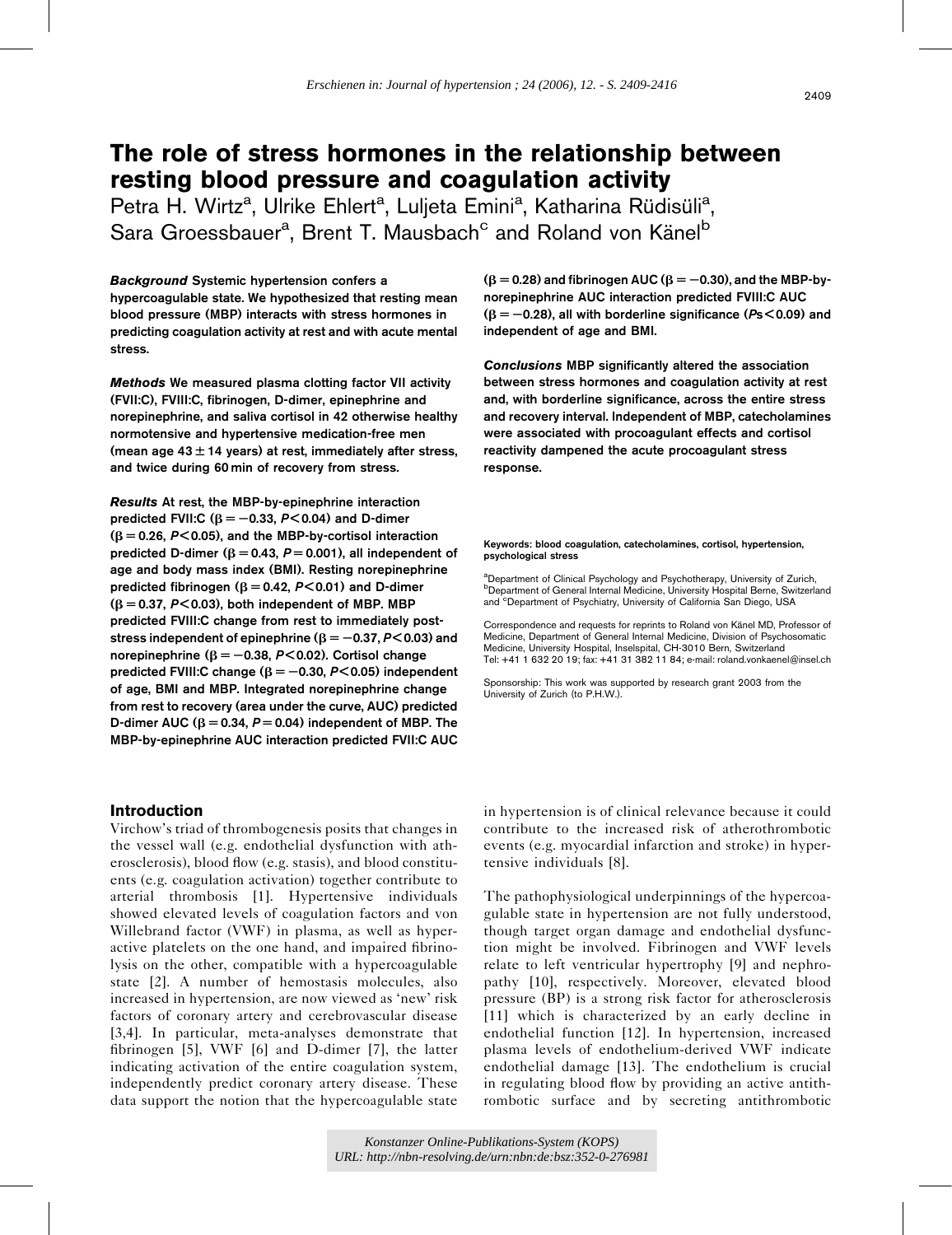factors into the bloodstream [\[14\]](#page-7-0). If perturbed, the endothelium loses its ability to neutralize procoagulant processes, giving rise to a shift in the hemostatic balance between prothrombotic and antithrombotic forces towards hypercoagulability [\[14\]](#page-7-0).

We aimed to investigate whether hyperactivity of the sympathetic nervous system (SNS) and of the hypothalamic–pituitary–adrenal (HPA) axis would also contribute to procoagulant activity with elevated BP. The reasoning behind this investigation is twofold. First, sympathetic activation by acute mental stress or as mimicked by catecholamine infusions, elicits hypercoagulability [\[15\]](#page-7-0), and increased HPA axis activity [\[16\]](#page-7-0) and exogenously administered glucocorticoids [\[17\]](#page-7-0) also provoked hypercoagulability. Second, the SNS as evidenced by increased muscle sympathetic nerve activity or catecholamine turnover is hyperactive in hypertensives as opposed to normotensives [\[18\].](#page-7-0) This difference is not restricted to resting (i.e. steady state) SNS activity but is also observed in the response to sympathetic challenge [\[19\].](#page-7-0) For instance, hypertensives showed greater platelet activity [\[20\]](#page-7-0) and reduced stress-induced fibrinolysis activation [\[21\]](#page-7-0) in comparison to normotensives. Subtle hyperactivity of the HPA axis has also been postulated in hypertension [\[22\]](#page-7-0). However, whether catecholamine or cortisol reactivity contributes to prothrombotic changes in hypertensives has not been investigated.

Elevated BP predicts atherosclerotic risk along a continuum of severity [\[11\]](#page-7-0) and systolic BP and diastolic BP are both predictive of cardiovascular morbidity [\[23\]](#page-7-0). In order to alleviate the risk of random associations with separate analyses for systolic BP and diastolic BP, we therefore investigated the linear relationship between mean blood pressure (MBP) and coagulation measures. We hypothesized that MBP would affect the relationship between resting and stress-induced levels of plasma catecholamines and of salivary free-cortisol and plasma levels of clotting factors VII (FVII:C), VIII (FVIII:C), fibrinogen and D-dimer in a sample of hypertensive and normotensive subjects. We selected these coagulation measures because we recently found them to be responsive to acute psychosocial stress in a group of healthy and normotensive middle-aged men [\[24\]](#page-7-0) other than those included in the present study. Granted that stress axes are more active with higher BP [\[18,19,22\]](#page-7-0) and that sympathetic activation kindles procoagulability in a dose–response manner [\[24–26\]](#page-7-0), we assumed a mechanism by which elevated stress hormones with higher MBP promote greater coagulability at rest, in response to acute stress, and during recovery from stress. The novel aspect of our investigation was therefore to examine in *one* study whether hormones of both stress axes have a specific effect on different coagulation factors in relation to resting blood pressure level.

## Methods

## Study participants

The Ethics Committee of the State of Zurich, Switzerland, formally approved the research protocol. The final study sample consisted of 48 subjects who provided written informed consent. With the aid of the Swiss Red Cross, Zurich and by advertisement, we recruited non-smoking hypertensive and normotensive men who, other than having hypertension, were in excellent physical and mental health, confirmed by an exten-sive health questionnaire [\[16\]](#page-7-0) and telephone interview. Specific exclusion criteria, obtained by subjects' selfreport, were: regular heavy exercise, alcohol and illicit drug abuse; any heart disease, varicosis or thrombotic diseases, elevated blood sugar and diabetes, elevated cholesterol, liver and renal diseases, chronic obstructive pulmonary disease, allergies and atopic diathesis, rheumatic diseases and current infectious diseases. In addition, participants were included only if they reported taking no medication, either regularly or occasionally. If the personal or medication history was not conclusive, the subjects' primary care physician was contacted for clarification.

## Assessment of hypertension

Three seated BP measurements were obtained by sphygmomanometry after a rest of 5 min on three different days, and the average BP was computed. Following World Health Organization criteria, hypertension was defined as systolic  $BP \ge 140 \text{ mmHg}$  and/or diastolic  $BP \geq 90$  mmHg [\[27\]](#page-7-0). Average MBP was calculated across all individuals using the formula  $[2/3]$ (diastolic BP)+1/3 (systolic BP)].

## Stress protocol

Subjects were tested between 1400 and 1600 h. They had abstained from physical exercise, alcohol and caffeinated beverages since the previous evening. We used the Trier Social Stress Test (TSST) combining a 5-min preparation phase followed by a 5-min mock job-interview, and 5-min mental arithmetic before an audience [\[28\].](#page-7-0) The TSST evokes reliable physiological responses in different systems, including coagulation factors investigated in the present study [\[24\].](#page-7-0) During recovery, subjects remained seated in a quiet room for 60 min.

Heart rate (HR) was followed continuously via a portable monitor (Polar system, S810; Polar, Finland) and means were computed immediately before stress (i.e. average of 5 min), during stress (i.e. average of speech and arithmetic HR) and 20 min thereafter. Blood pressure was measured immediately before and 20 min after stress by sphygmomanometry, and continuously during stress (i.e. average of speech and arithmetic BP) by the Vasotrac APM205A device (Medwaves Inc., St. Paul, Minnesota, USA) respectively. Stress measures are presented after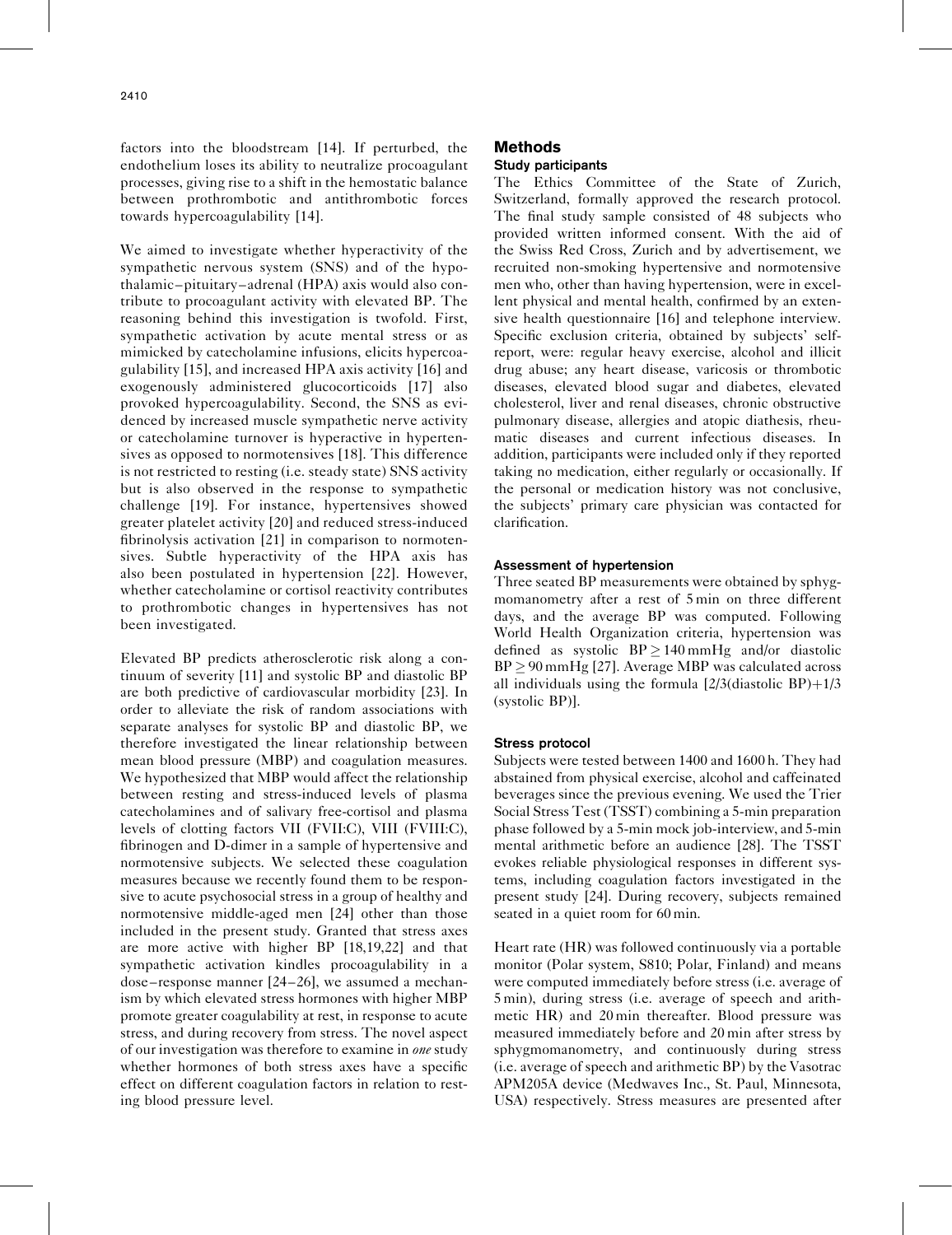adjustment to sphygmomanometry readings following methods described previously [\[24\].](#page-7-0)

Blood for coagulation measures was obtained immediately before stress, immediately after stress, and 20 and 60 min after stress. At these time points and additionally at 10 min after stress, blood was drawn to determine catecholamine levels. For cortisol measurements, saliva samples were obtained at rest, immediately after stress and every 10 min thereafter.

#### Coagulation assays

Venous blood was drawn through an indwelling forearm catheter into polypropylene tubes containing 3.8% sodium citrate. Centrifugation was at  $2000 \times g$  for  $20 \text{ min}$  at  $4^{\circ}$ C. The plasma obtained was immediately aliquoted in polypropylene tubes and frozen at  $-80^{\circ}$ C. All analyses of coagulation factors used the BCS Coagulation Analyser (Dade Behring, Liederbach, Germany). Determination of FVII:C and FVIII:C used standard coagulometric methods using factor-deficient standard human plasma and reagents (Dade Behring) and plasma fibrinogen was determined using a modified Clauss method (Multifibren U; Dade Behring). Plasma D-dimer was measured by means of an enzyme-linked immunosorbent assay (Asserachrom Stago, Asnières, France). Inter- and intra-assay coefficients of variation (CVs) were <10% for all coagulation measures.

#### Stress hormone assays

Venous blood for measuring catecholamines was drawn into EDTA-coated monovettes (Sarstedt, Numbrecht, Germany). Immediately thereafter, samples were centrifuged for 10 min at  $2000 \times g$ , with the plasma obtained stored at  $-80^{\circ}$ C. Plasma catecholamines were determined by means of high-performance liquid chromatography (HPLC) and electrochemical detection after liquid–liquid extraction [\[29\]](#page-7-0). The detection limit was 10 pg/ml and interand intra-assay CVs were <5% for both catecholamines.

Saliva samples were collected in Salivettes (Sarstedt, Rommelsdorf, Germany) and stored at  $-20^{\circ}$ C until analysis. Centrifugation of thawed samples was at  $3000 \times g$  for 10 min, resulting in low-viscosity saliva. Salivary free-cortisol concentrations were measured using a commercial chemiluminescence immunoassay (LIA) with a high sensitivity of 0.16 ng/ml (IBL Hamburg, Germany) [\[30\]](#page-7-0). Inter- and intra-assay CVs were <11.5 and 7.7%, respectively.

#### Statistical analyses

Data were analyzed using the SPSS (version 13.0) statistical software package (SPSS Inc., Chicago, Illinois, USA). All tests were two-tailed with level of significance set at  $P \le 0.05$  and level of borderline significance set at  $P \leq 0.1$ . Prior to statistical analyses all data were tested for normality using the Kolmogorov–Smirnov test. BMI was logarithmically transformed and coagulation values were subject to Blom normal score transformation. For reasons of clarity, we provide untransformed data. We used independent-samples t-tests to investigate differences in measures between groups, and the Friedman test to investigate changes in hemodynamic, coagulation and hormone measures across all time points.

Relative change scores in coagulation measures, hormones and hemodynamic factors from rest to immediately after stress were computed by the formula  $x = (100\%/y) \times z$ , where  $x =$ change score (%),  $y =$  resting value of a variable, and  $z =$  stress value of a variable. To compute the cortisol change score, the cortisol level 10 min after stress (i.e. peak response) was used instead of levels immediately after stress. Calculation of the area under the curve (AUC) for coagulation and hormone measures across all time points followed a previous formula that considers the variable time between measurements and ignores the distance from zero for all measurements, thereby emphasizing the integrated changes over time [\[31\].](#page-7-0) Change scores and AUC measures for coagulation factors were computed on original data and transformed thereafter.

Hierarchical linear regression analysis was applied using the enter method whereby none of the models considered more than five independent variables, to prevent model overfitting [\[32\].](#page-7-0) Following our previous observations [\[22\]](#page-7-0), the optimal total sample size to detect an expected effect size of 0.35 in regression analyses with a power between 0.80 (maximum of five predictors) and 0.95 (minimum of one predictor) was  $n = 42$ . We regressed MBP, hormone levels and the interaction thereof in this order on coagulation measures. We then tested whether these relationships would be independent of age and BMI, which were entered first into the equation. In order to reduce problems with multicollinearity, all independent variables were centered to the mean, and centered values of MBP and hormone levels were multiplied to obtain interaction terms [\[33\]](#page-7-0). A significant interaction would mean that the slope of the relationship between hormones and coagulation factors is different with high BP (mean centered MBP minus one SD) compared to low BP (mean centered MBP plus one SD). Using the approach described by Holmbeck [\[34\]](#page-7-0), we performed post-hoc analyses on interaction terms to determine the relationship between hormones and coagulation factors for low and high MBP values. Post-hoc tests were adjusted for age and BMI to identify the extent to which hormones were related to coagulation factors for high and low MBP values [\[34\]](#page-7-0).

We did not perform statistical adjustment for multiple tests because the various coagulation factors differ substantially in their position and function within the coagulation cascade and, moreover, their dynamics are differently affected by different stress hormones, and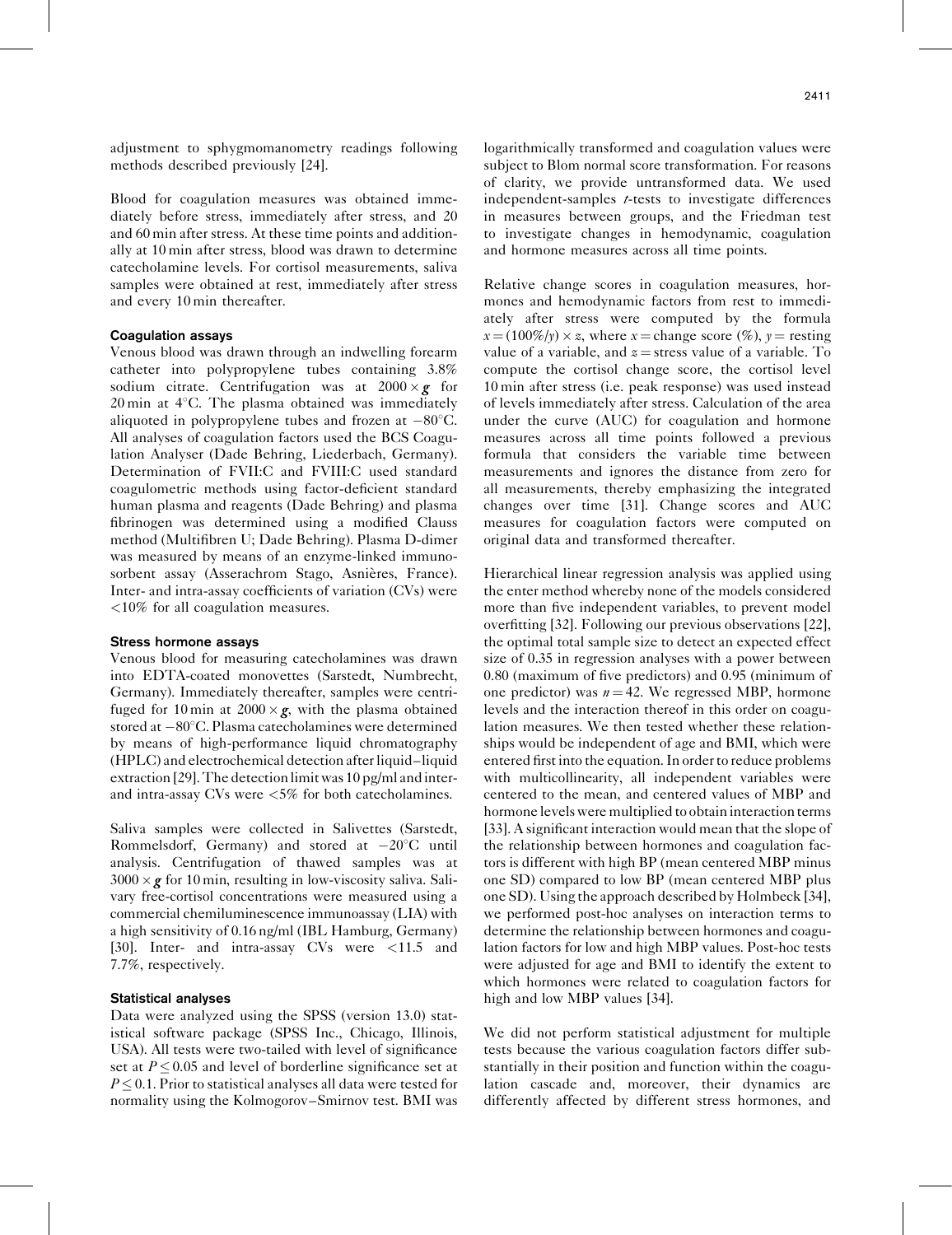Table 1 Characteristics of the 42 subjects studied

|                                         | <b>Hypertensives</b><br>$(n=17)$ | <b>Normotensives</b><br>$(n=25)$ | P value |
|-----------------------------------------|----------------------------------|----------------------------------|---------|
| Age (years)                             | $44.0 \pm 15$                    | $43 + 14$                        | 0.787   |
| Body mass index<br>(kq/m <sup>2</sup> ) | $27.2 + 3.4$                     | $25.1 + 2.5$                     | 0.027   |
| Systolic blood<br>pressure (mmHq)       | $151 + 7$                        | $123 + 9$                        | < 0.001 |
| Diastolic blood<br>pressure (mmHq)      | $97 + 7$                         | $79 + 6$                         | < 0.001 |
| Factor VII clotting<br>activity (%)     | $103 + 29$                       | $107 + 23$                       | 0.617   |
| Factor VIII clotting<br>activity (%)    | $106 + 26$                       | $98 + 23$                        | 0.163   |
| Fibrinogen (g/l)                        | $2.8 + 0.6$                      | $2.5 + 0.5$                      | 0.044   |
| D-dimer (ng/ml)                         | $283 + 131$                      | $237 + 214$                      | 0.128   |
| Norepinephrine<br>(pq/ml)               | $419 + 123$                      | $331 + 111$                      | 0.022   |
| Epinephrine (pg/ml)                     | $45 \pm 19$                      | $40 + 19$                        | 0.334   |
| Cortisol (nmol/l)                       | $7.8 \pm 3.7$                    | $8.6 \pm 5.8$                    | 0.845   |

Values are given as mean  $\pm$  SD. Coagulation factor and stress hormone measures reflect plasma levels at rest (i.e. immediately before the stressor).

across the different time intervals assessed [\[15,24\].](#page-7-0) In this case of very specific pre-established hypotheses some authors do not advocate statistical adjustment for multiple tests because this may deem truly important associations insignificant [\[35\]](#page-7-0).

## **Results**

## Subjects' characteristics

Table 1 provides the characteristics of the 17 hypertensive subjects and 25 normotensive controls studied. As per definition, hypertensive subjects had higher systolic and diastolic BP than normotensive subjects. In addition, hypertensives had higher BMI, and higher plasma levels of fibrinogen and of norepinehrine at rest (i.e. immediately before stress) than normotensives.

#### Coagulation activity at rest Epinephrine at rest

FVII:C at rest. There was an interaction between epinephrine and MBP for FVII:C  $(\beta = -0.33, P = 0.045;$  $\Delta R^2 = 0.101$ , which was maintained ( $\beta = -0.33$ ,  $P = 0.037$ ;  $\Delta R^2 = 0.095$ ) when controlling for age  $(P = 0.22)$  and BMI ( $\beta = -0.35$ ,  $P = 0.037$ ). There was no significant correlation between epinephrine and FVII:C with high MBP ( $\beta = -0.01$ ,  $P = 0.96$ ) and with low MBP ( $\beta = 0.17$ ,  $P = 0.31$ ), respectively.

FVIII:C at rest. Epinephrine predicted FVIII:C ( $\beta = 0.33$ ,  $P = 0.046$ ;  $\Delta R^2 = 0.123$ ) independent of age ( $P = 0.52$ ), BMI ( $P = 0.42$ ), and MBP ( $P = 0.13$ ).

D-dimer at rest. Epinephrine interacted with MBP in predicting D-dimer ( $\beta = 0.26$ ,  $P = 0.042$ ;  $\Delta R^2 = 0.062$ ) independent of age  $(\beta = 0.27, P = 0.060)$  and BMI  $(\beta = 0.49, P = 0.001)$ . Epinephrine was unrelated to D-dimer when MBP was low  $(\beta = 0.09, P = 0.54)$  but predicted D-dimer with borderline significance when MBP was high ( $\beta = 0.23$ ,  $P = 0.067$ ).

#### Norepinephrine at rest

Fibrinogen at rest. The relationship between norepinephrine and fibrinogen was significant  $(8 = 0.42, ...)$  $P = 0.008$ ;  $\Delta R^2 = 0.149$ ) independent of MBP ( $P = 0.14$ ) and became of borderline significance  $(\beta = 0.28,$  $P = 0.060$ ) when also controlling for age ( $P = 0.56$ ) and BMI (β = 0.37,  $P = 0.016$ ).

D-dimer at rest. Norepinephrine predicted D-dimer  $(\beta = 0.37, P = 0.028; \Delta R^2 = 0.117)$  independent of MBP  $(P = 0.67)$ ; this relationship became non-significant  $(P = 0.24)$  with additional adjustment for age  $(P = 0.15)$ and BMI ( $\beta = 0.46$ ,  $P = 0.003$ ).

#### Cortisol at rest

FVIII:C at rest. MBP predicted FVIII:C  $(\beta = 0.32,$  $P = 0.048$ ;  $R^2 = 0.084$  independent of cortisol  $(P = 0.66)$  with this relationship becoming of borderline significance ( $\beta = 0.30$ ,  $P = 0.086$ ) when additionally controlling for age ( $P = 0.76$ ) and BMI ( $P = 0.55$ ).

Fibrinogen at rest. MBP predicted fibrinogen ( $\beta = 0.39$ ,  $P = 0.014$ ;  $R^2 = 0.143$ ) independent of cortisol ( $P = 0.23$ ); this relationship became non-significant  $(P = 0.12)$  when age ( $P = 0.31$ ) and BMI ( $\beta = 0.43$ ,  $P = 0.006$ ) were also controlled for.

D-dimer at rest. There was an interaction between cortisol and MBP in predicting D-dimer  $(\beta = 0.37, P = 0.025;$  $\Delta R^2 = 0.120$ , which was maintained ( $\beta = 0.43$ ,  $P = 0.001$ ;  $\Delta R^2 = 0.160$ ) when controlling for age  $(\beta = 0.24, P = 0.053)$  and BMI ( $\beta = 0.54, P < 0.001$ ). Cortisol did not significantly predict D-dimer with high MBP ( $\beta$  = 0.10, P = 0.37) but showed an inverse relationship with D-dimer of borderline significance with low MBP ( $\beta = -0.24$ ,  $P = 0.091$ ).

## Hemodynamic, stress hormone and coagulation reactivity

There were significant time effects for hemodynamic measures  $(P < 0.001;$  [Fig. 1](#page-4-0)a–c), stress hormones  $(P<0.001;$  [Fig. 1d](#page-4-0)–f) and coagulation factors  $(P<0.001;$ [Fig. 2a](#page-5-0)–d), indicating a significant stress response in all of these variables. Post-hoc analyses revealed that increases in hemodynamic measures, stress hormones and coagulation factors from rest to immediately after stress was significant (all  $P < 0.001$ ).

## Coagulation change from rest to immediately after stress

#### Epinephrine change

FVIII:C change. MBP predicted FVIII:C change  $(\beta = -0.37, P = 0.023; R^2 = 0.147)$  independent of epinephrine change ( $P = 0.92$ ). This relationship became of borderline significance  $(\beta = -0.28, P = 0.090)$  with additional controlling for age  $(P=0.099)$  and BMI  $(P = 0.49)$ .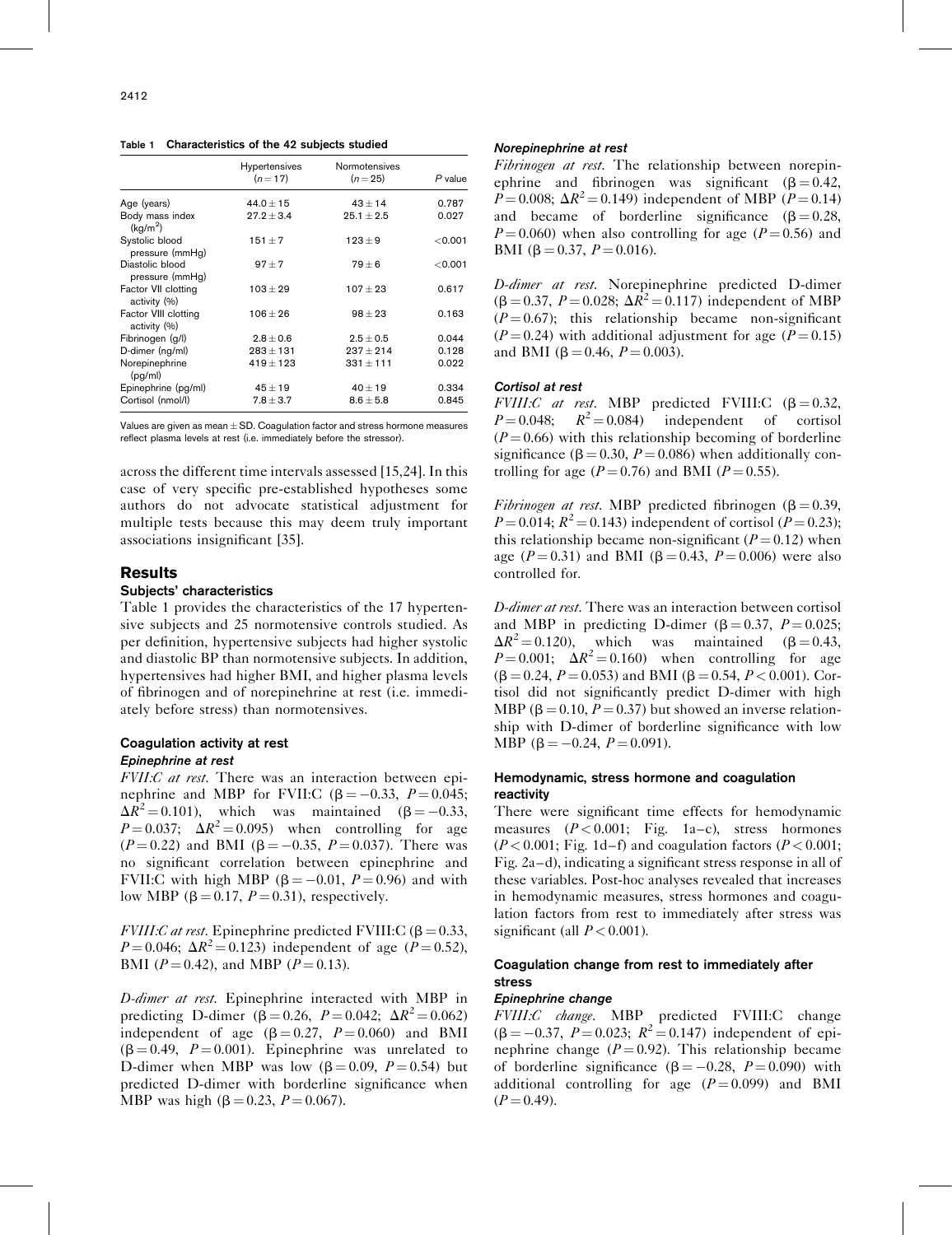<span id="page-4-0"></span>

Hemodynamic and stress hormone levels over time. Values are means  $\pm$  SEM. Across all 42 subjects, the stressor elicited a significant response in hemodynamic measures (a–c) and hormone levels (d–f).

#### Norepinephrine change

FVIII:C change. MBP predicted FVIII:C change  $(\beta = -0.38, P = 0.015; R^2 = 0.147)$  independent of norepinephrine change  $(P = 0.75)$  with this relationship reaching borderline significance ( $\beta = -0.28$ ,  $P = 0.073$ ) when age ( $P = 0.16$ ) and BMI ( $P = 0.31$ ) were additionally controlled for.

D-dimer change. Norepinephrine change predicted Ddimer change independent of MBP  $(\beta = 0.32,$  $P = 0.049$ ;  $\Delta R^2 = 0.101$ ). However, this relationship became non-significant  $(P = 0.12)$  when controlling for age ( $P = 0.22$ ) and BMI ( $P = 0.15$ ).

#### Cortisol change

FVIII:C change. MBP ( $\beta = -0.31$ ,  $P = 0.042$ ;  $R^2 = 0.146$ ) and cortisol change ( $\beta = -0.34$ ,  $P = 0.027$ ;  $\Delta R^2 = 0.103$ )

significantly predicted FVIII:C independent of each other. After adjustment for age  $(P=0.091)$  and BMI  $(P = 0.81)$ , cortisol change  $(\beta = -0.30, P = 0.049,$  $\Delta R^2$  = 0.078), but not MBP (P = 0.095), was maintained as a significant predictor of FVIII:C change.

## Coagulation change between rest and 60 min after stress

#### Epinephrine area under the curve

FVII:C AUC. There was an interaction between epinephrine AUC and MBP for FVII:C AUC of borderline significance ( $\beta = 0.30$ ,  $P = 0.069$ ) which was maintained  $(\beta = 0.28, P = 0.10)$  when controlling for age (P = 0.50) and BMI ( $P = 0.30$ ). There was no significant relationship between epinephrine AUC and FVII:C AUC with high ( $\beta = 0.23$ ,  $P = 0.25$ ) and with low ( $\beta = 0.01$ ,  $P = 0.95$ ) MBP.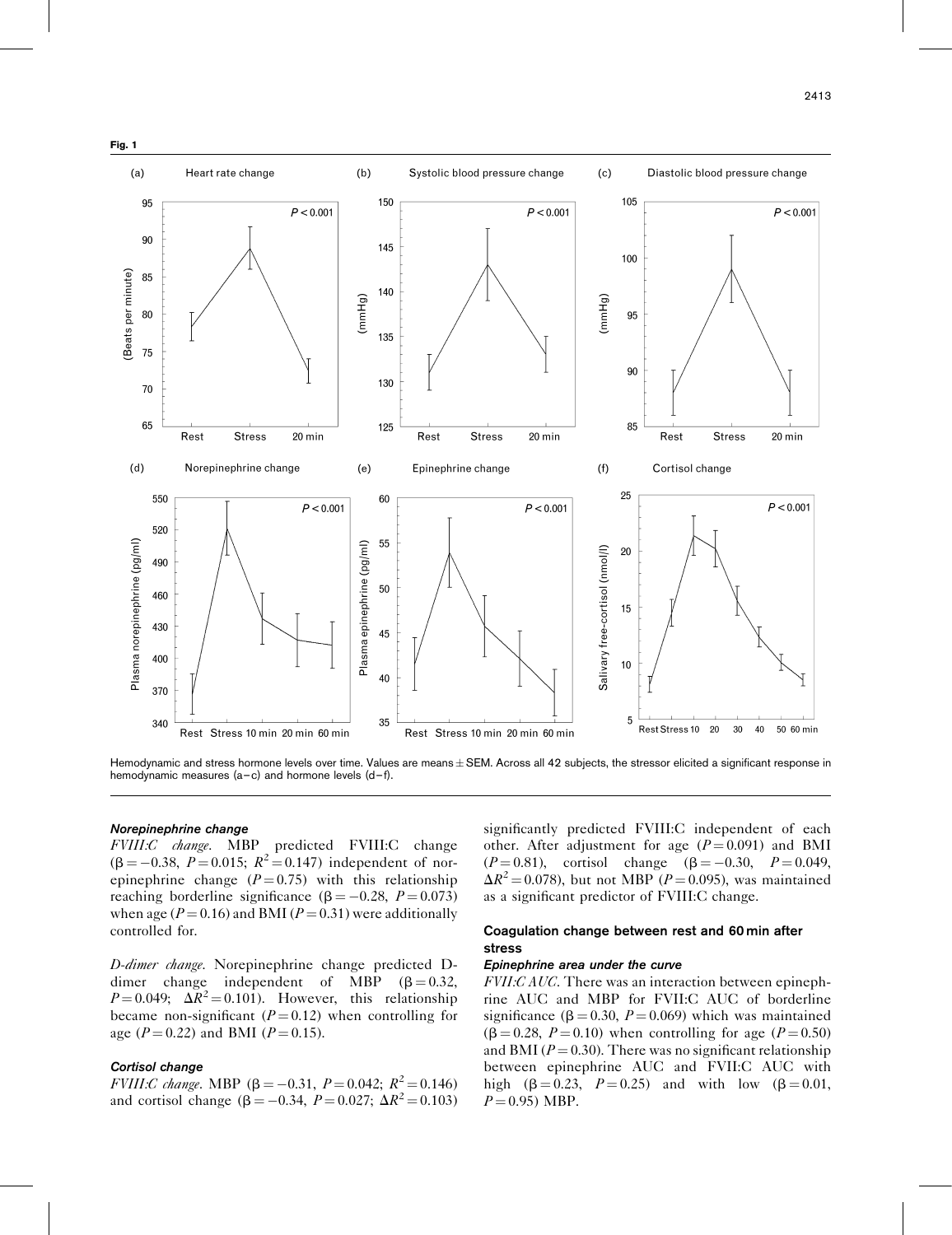<span id="page-5-0"></span>Fig. 2



Coagulation factor levels over time. Values are given as means  $\pm$  SEM. Across all 42 subjects, the stressor elicited a significant response in plasma levels of FVII:C (a), FVIII:C (b), fibrinogen (c) and D-dimer (d).

Fibrinogen AUC. Epinephrine AUC interacted with MBP in predicting fibrinogen AUC with borderline significance  $(\beta = -0.30, P = 0.076)$  when controlling for age  $(P = 0.13)$  and BMI ( $P = 0.60$ ). There was no significant relationship between epinephrine AUC and fibrinogen AUC with high  $(\beta = -0.04, P = 0.85)$  and with low  $(\beta = 0.20, P = 0.31) \text{ MBP}.$ 

## Norepinephrine area under the curve

FVIII:C AUC. There was an interaction between norepinephrine AUC and MBP for FVIII:C AUC of borderline significance ( $\beta = -0.28$ ,  $P = 0.088$ ) independent of age  $(P = 0.76)$  and BMI  $(P = 0.053)$ . Associations between norepinephrine AUC and FVIII:C AUC were not significant with high MBP ( $\beta = -0.24$ ,  $P = 0.23$ ) and with low MBP ( $\beta = -0.07$ ,  $P = 0.71$ ).

D-dimer AUC. Norepinephrine AUC significantly predicted D-dimer AUC ( $\beta = 0.34$ ,  $P = 0.040$ ,  $\Delta R^2 = 0.122$ ) independent of MBP ( $P = 0.81$ ). Additional adjustment for age ( $\beta = 0.47$ ,  $P = 0.010$ ) and BMI ( $P = 0.096$ ) rendered this relationship non-significant ( $P = 0.57$ ).

## **Discussion**

We found significant interactions between stress hormones and MBP for coagulation measures at rest and with borderline significance, during the entire stress and recovery interval. With high MBP, the slopes of the relationship between resting epinephrine and FVII:C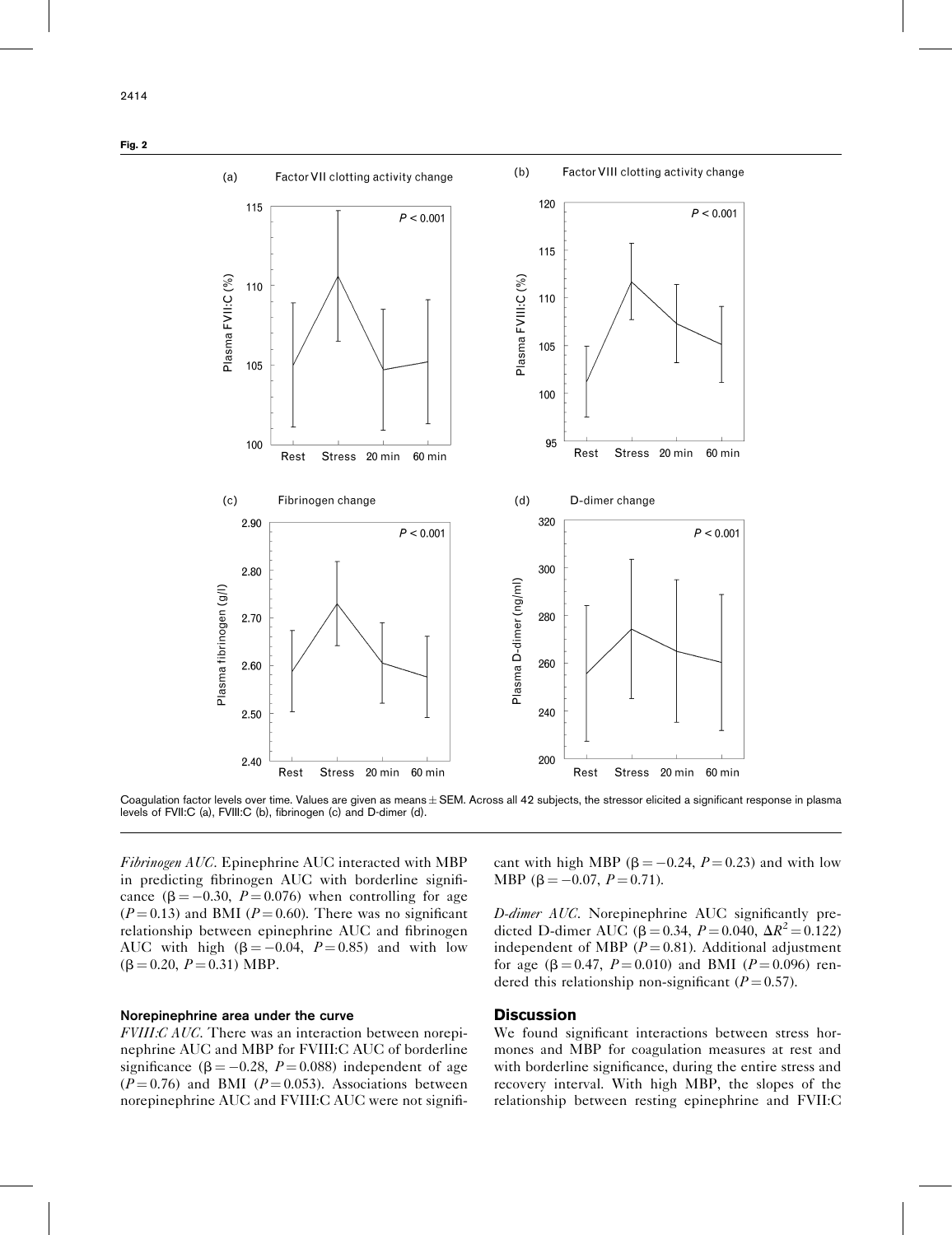and D-dimer, respectively, and between resting cortisol and D-dimer were significantly different from the respective slopes with low MBP. Examination of the beta coefficients suggests that with high MBP, epinephrine approached a statistically significant relationship with D-dimer ( $\beta = 0.23$ ). However, with low MBP, this relationship was much weaker ( $\beta = 0.09$ ). Therefore, it appears that epinephrine poses a greater risk for coagulation activity among those with high BP than among those with low BP. Moreover, post-hoc analyses indicate a positive, albeit non-significant, relationship between cortisol and D-dimer ( $\beta = 0.10$ ) when MBP is high. But, when MBP is low, the correlation is negative  $(\beta = -0.24)$ , suggesting that cortisol has some mild effect on coagulation activation among high-BP individuals. Together with the associations between resting epinephrine and FVIII:C levels and between resting norepinephrine and fibrinogen levels, our study suggests that stress hormone activity plays a role in regulating steadystate coagulation activity. Importantly, we found that the effect of resting stress hormones on coagulation factors was dependent in part upon MBP level, but was generally not affected by age and BMI.

We tested the effect of stress hormones on stresstriggered coagulation activation in two different ways: in terms of short-term change from rest to immediately after stress, and in terms of overall reactivity including the recovery period. Performing both these analyses exceeds an exploratory investigation because they track quite different aspects in reactivity of the physiological systems under study. There were no interactions between short-term hormone changes and MBP in terms of any coagulation factor. Nonetheless, a greater amount of acute norepinephrine release predicted a higher level of acute D-dimer formation. This notion is consistent with early studies showing that catecholamine infusion dosedependently elicited hemostatic changes in plasma within minutes [\[25,26\]](#page-7-0) consequent to a rapid release of hemostatic molecules from extravascular compartments into the circulation through a  $\beta_2$ -adrenergic mechanism [\[15\]](#page-7-0). Given previous research on greater stress procoagulant reactivity in hypertensives than in normotensives [\[20,21\],](#page-7-0) the negative association between MBP and the increase of FVIII:C from rest to immediately after stress independent of epinephrine and norepinephrine change was rather unexpected. Part of this observation might relate to the confounding effect of age and BMI, being supported by the finding that the expected direct relationship between norepinephrine and D-dimer change became non-significant with adjustment for age and BMI. Counterintuitively, cortisol and FVIII:C change showed an inverse relationship, suggesting that HPA axis activity was associated with a relatively attenuated shortterm FVIII:C response to stress. One explanation of this finding could relate to research showing that endogenous glucocorticoids may suppress SNS activity [\[36\]](#page-7-0). Interestingly, in all other analyses, we observed no relationship between cortisol and coagulation activity, either at rest or in relation to acute stress, suggesting that, of the stressmediating systems, the SNS may be of greater importance than the HPA axis in moderating coagulation.

Although not investigated in the present study, sympathetic activation increases platelet activity [\[20\]](#page-7-0) and decreases fibrinolysis [\[21\]](#page-7-0) more in hypertensives than in normotensives. It is not known, however, whether such a group difference in thrombogenicity would carry over to recovery from stress. This seems of clinical importance because sustained hypercoagulability during a relatively long period of recovery from stress may be of greater clinical importance than more short-term procoagulant changes rapidly returning to resting levels after stress termination [\[24\].](#page-7-0) In contrast to the aforementioned lack of a role of MBP in the relationship between acute changes in stress hormones and coagulation factors, we found that MBP interacted with the integrated release of epinephrine between rest and 1 h after stress in predicting integrated change of FVII:C and of fibrinogen. In addition, MBP interacted with integrated norepinephrine release in predicting integrated FVIII:C change. We note that, although independent of age and BMI, these relationships reached only borderline significance, and must therefore be regarded as preliminary, pending further replication in larger samples. Again corroborating a role for SNS activity in hypercoagulability, norepinephrine spillover between rest and 1 h after stress was directly associated with D-dimer formation during this time interval, with adjustment for covariates rendering this relationship non-significant.

The recruitment of apparently healthy and drug-free subjects with reasonable health habits was a strength of our study, because coagulation is affected by numerous diseases, medication (including antihypertensives) and lifestyle factors [\[15\].](#page-7-0) Negligible confounding of our coagulation results was further achieved by considering age and BMI *a priori* as control variables. We mention four limitations of our study. First, even though catecholamine infusion consistently elicited coagulation activation in previous studies [\[25,26\],](#page-7-0) the significant associations between stress hormones and coagulation factors, as related to MBP, do not prove a causal link in our study. Second, to prevent spurious associations by chance, some investigators would require higher levels of significance than we observed in terms of some associations between stress hormones and coagulation measures. However, it seems acceptable not to adjust for multiple comparisons, given our pre-specified hypotheses [\[35\].](#page-7-0) Third, conclusions in terms of whether one stress hormone would affect a particular coagulation factor more specifically than any other must be drawn with caution, given the rather small sample size. Fourth, our findings cannot be generalized to populations other